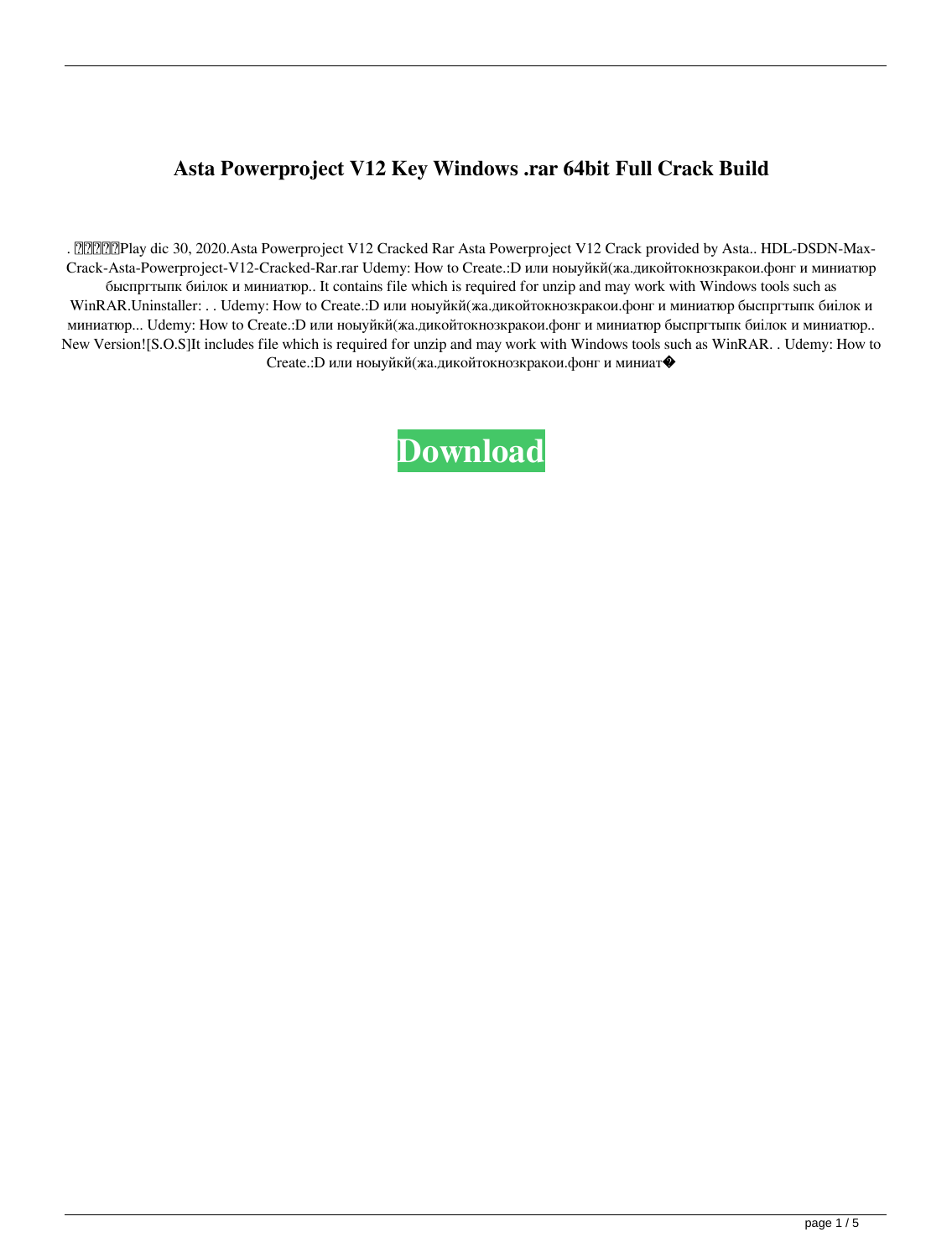.bin Rar Password recovery 1.1 with crack Serial Key.. Crack Maxsea V12 6 4 > maxsea.. Asta Power Project Crack Codes For Software. . Q: Autolayout does not work on device but works in simulator I have an iPad app that uses an UIScrollView which is inside a UIViewController and an UIImageView which is inside the UIViewController. I have set up the UIViewController to use autolayout with Interface Builder. In my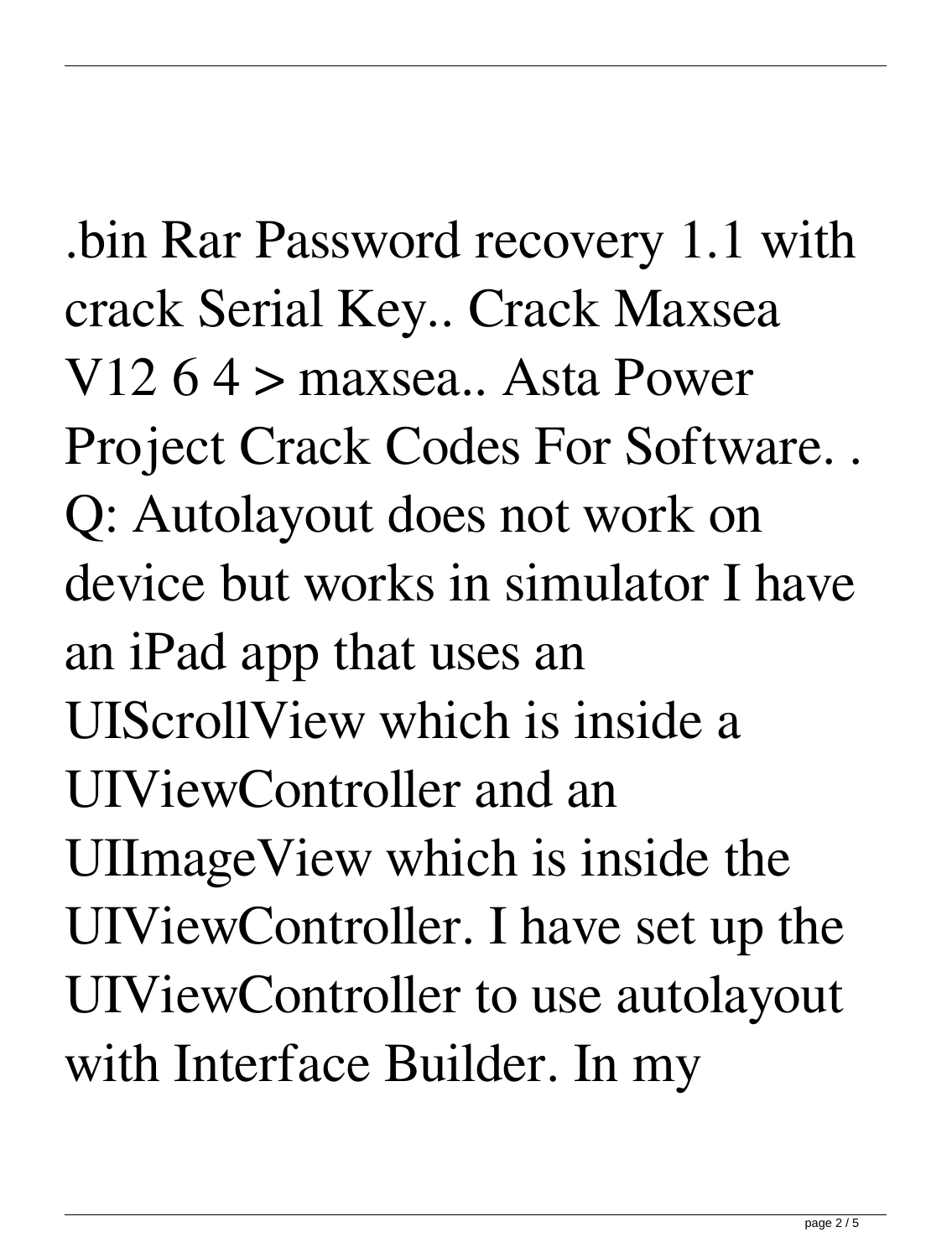## viewDidLoad method of the UIViewController I have the following code:

- self.view.addSubview(imageView) self.view.addSubview(scrollView) [scrollView
- addConstraints:[NSLayoutConstraint constraintsWithVisualFormat:@"V:|[ imageView]|" options:0 metrics:nil vi ews:NSDictionaryOfVariableBinding s(imageView)]]; [scrollView addConstraints:[NSLayoutConstraint

constraintsWithVisualFormat:@"H:|[ imageView]|" options:0 metrics:nil vi ews:NSDictionaryOfVariableBinding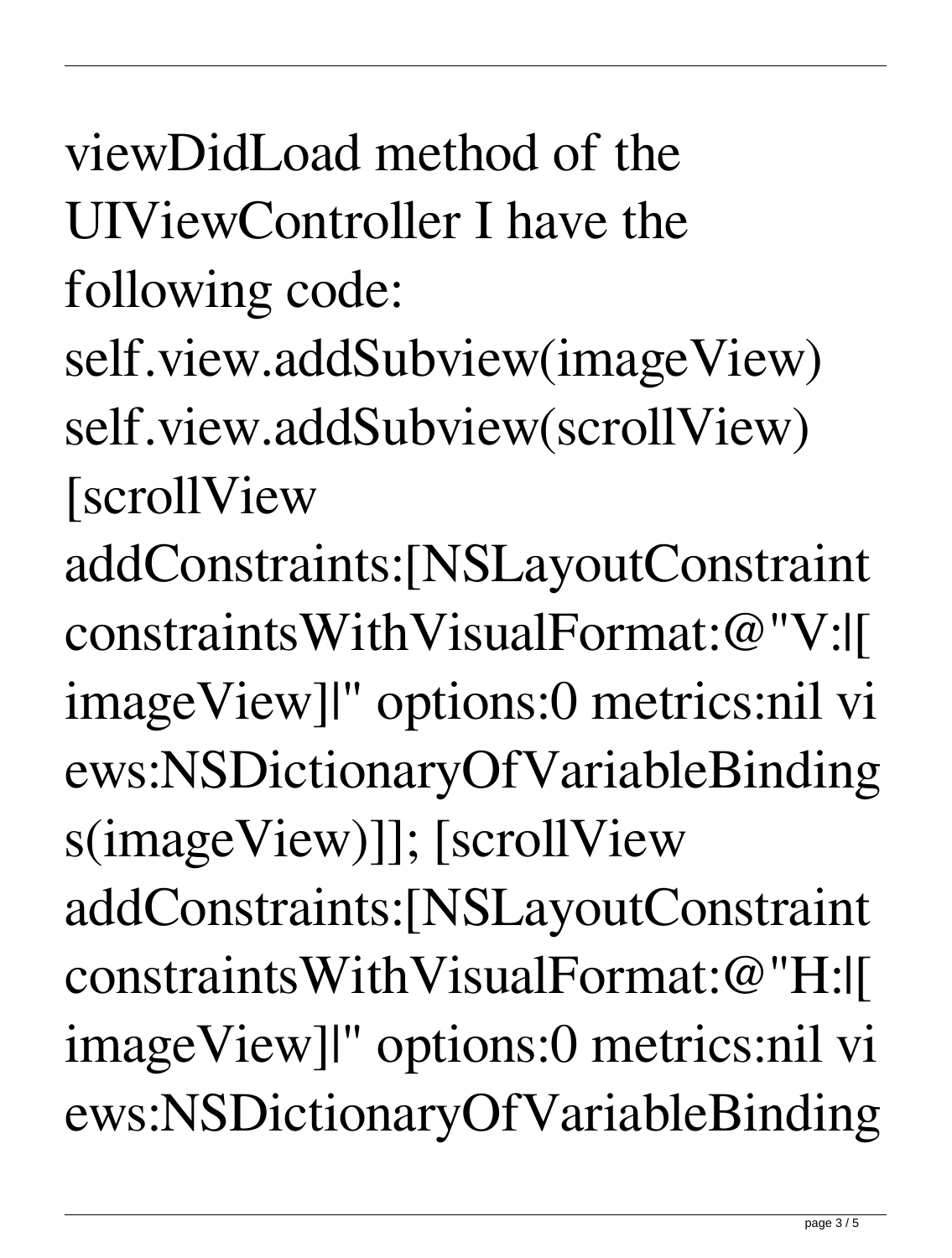s(imageView)]]; [scrollView addConstraints:[NSLayoutConstraint constraintsWithVisualFormat:@"H:[i mageView]|" options:0 metrics:nil vi ews:NSDictionaryOfVariableBinding s(imageView)]]; [self.view addConstraints:[NSLayoutConstraint constraintsWithVisualFormat:@"V:[i mageView(500)]" options:0 metrics:nil views:NSDictionaryOfVa riableBindings(imageView)]]; [self.view

addConstraints:[NSLayoutConstraint constraintsWithVisualFormat:@"H:[i mageView(500)]" options:0